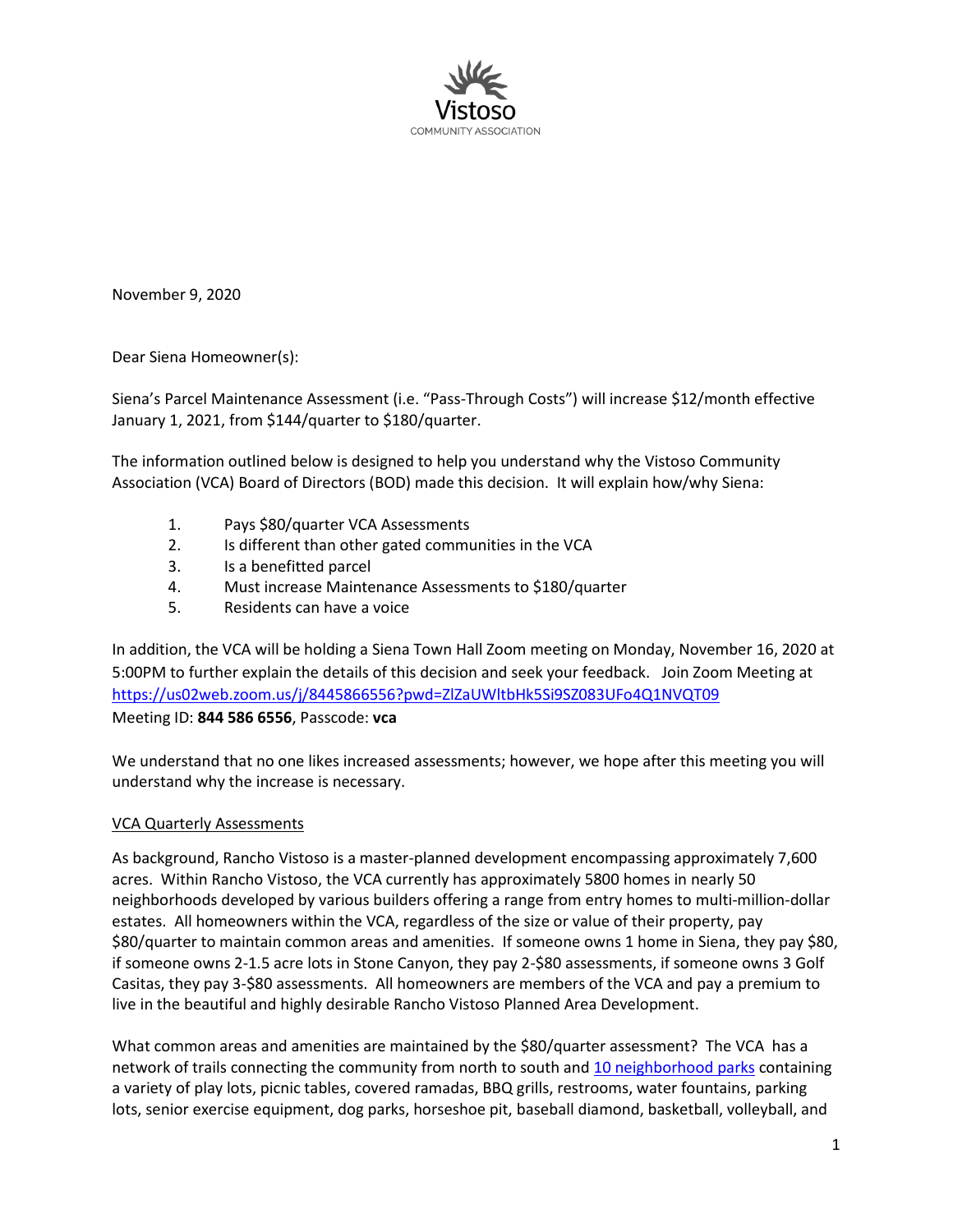

tennis courts. There are over 6 acres of grass turf and over 100 acres of land containing over 5000 trees, tens of thousands of shrubs, cacti, groundcovers, and native paintings in our parks, along our parkways, roads and other common areas. In addition, the VCA maintains streetlights along Rancho Vistoso Blvd, irrigation systems, drainage areas, and is responsible for mitigating erosion. All require on-going maintenance and care. Landscaping and related expenses alone are well over \$1MM annually and represent nearly 50% of the VCA annual operating budget.

### Siena vs. Other Gated Communities

There are 21 gated communities in the VCA. However, Siena is the only gated subdivision that does not have a "sub-association." As such, Siena common areas are managed and maintained by the VCA per a Supplemental Maintenance Assessment Declaration . This document can be found on the VCA website under Resident Info/Governing Documents. Other gated communities are members of the VCA in addition to belonging to a neighborhood homeowners association (HOA) that manages and maintains the common areas within the gated community. These neighborhood HOAs have their own Board of Directors, are governed by a separate set of CC&Rs, and pay a property management company to manage their HOA. These neighborhood HOAs are typically referred to as sub-HOAs or "subassociations" as they are subordinate to the VCA. The CC&Rs of sub-HOAs must, at a minimum, meet the requirements set in the VCA's CC&Rs and can often be more restrictive.

## Siena is a Benefitted Parcel

The Siena community is comprised of numerous lots located within a gated subdivision, and owners of those lots are members of the VCA. However, as addressed above, the owners of these lots are not part of a sub-association. Instead, Siena is a type of "benefitted parcel" whereby the lots within the parcel are benefitted by private amenities that are unique to the Siena subdivision. This includes private streets, sidewalks, and other attributes like the gate, walls, and fountain that are located solely within the Siena subdivision. Instead of paying a sub-association for the private/unique amenities mentioned above, the owners within Siena pay the VCA for the expenses associated with maintaining these amenities. In other words, these expenses are "passed through" by VCA to the owners within Siena.

How did Siena become developed as a benefitted partial? The VCA did some research and found that in 2005 an agreement was made between Siena's developer (Pulte Home Corporation) and Vistoso Partners, LLC to convey the Siena property to the VCA, and established a Supplemental Maintenance Assessment Declaration to give the VCA the authority to manage and maintain Siena. Why would the developer do this? Most likely to save time and money, but we can only speculate. It is estimated that the developer likely saved tens of thousands of dollars by not recording the necessary tract declarations, CC&Rs, Articles of Incorporation, Bylaws, etc. that would otherwise be required to form a sub-HOA.

### Siena's Current Financial Health

Siena, like the VCA, has an operating budget and a reserve or capital budget. Operating budgets should be maintained at 2-3 times monthly operating expenses to allow for fluctuation in expenses and to cover for unplanned emergencies. Siena's operating budget is underfunded per this benchmark. The good news is a reserve study for Siena was completed this year and indicates that the reserve fund is 84.6% funded. Above 70% funded indicates that there is a low probability that a special assessment will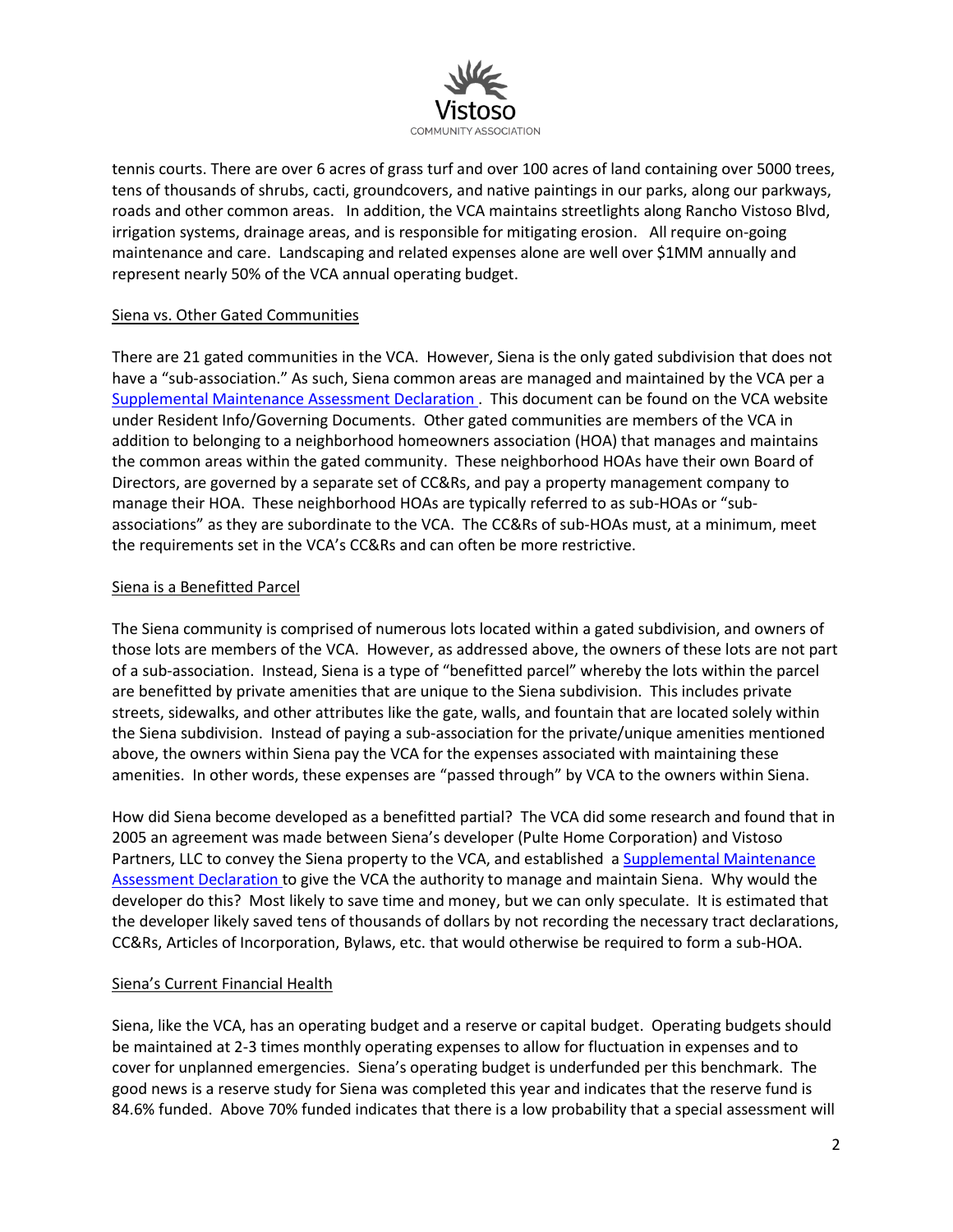

be needed to pay for capital improvements. You can view a copy of the Siena reserve study on the VCA website under Resident Information/Budget and Reserve Studies.

As Siena is a benefitted parcel of the VCA, Siena's operating budget is a sub-set of the VCA's. When Siena's operating budget has a deficit balance or turns to a negative cash balance, the VCA supplements it. When Siena collects the quarterly assessment, it reimburses the VCA, but quickly goes to a negative cash balance in the second and third months of the quarter. This occurs because Siena is not collecting enough in parcel maintenance assessments to cover operating costs.

A benefitted parcel is expected to operate financially independent and not be supported by the assessments of other homeowners in the VCA. It is likely that Siena has not been operating fully funded for several years. The VCA Board of Directors is obligated to rectify this situation. A copy of the 2021 Siena budget is on the VCA website under Resident Information/ Budget and Reserve Studies.

It was also determined that Siena was not paying for insurance or the water needed to irrigate landscaping and operate the fountain at the gate. All communities need liability insurance to protect against injury lawsuits, etc. Siena did not have such a policy. The cost of water and insurance have been included in the 2021 budget.

With the understanding of Siena expenses, the VCA Board of Directors unanimously voted to increase Siena's Parcel Maintenance Assessment \$12/month on January 1, 2021 from \$144/quarter to \$180/quarter.

| <b>Item</b>                                                                                                     | 2020 \$/month | 2021 \$/month | <b>Notes</b>       |
|-----------------------------------------------------------------------------------------------------------------|---------------|---------------|--------------------|
| Insurance                                                                                                       | 0             | \$75          | \$900/yr           |
| Water                                                                                                           | 0             | \$50          | \$50/month         |
|                                                                                                                 |               | \$125         |                    |
| Amount/Lot                                                                                                      |               | \$2           | 61 Lots            |
| Increase Operating Income                                                                                       |               | \$10          | Per Lot            |
|                                                                                                                 |               | \$12          | Increase/month     |
| <b>Parcel Maintenance</b>                                                                                       | \$48*         | \$60          | $2021 = $180/qtr.$ |
| <b>Assessment or</b>                                                                                            |               |               | $2020 = $144/qtr.$ |
| <b>Pass-Thru Costs</b>                                                                                          |               |               | +\$36/qtr.         |
| *Includes street maintenance, gate maintenance, fountain maintenance, street sweeping, landscaping, signs, call |               |               |                    |
| box, street signs, electrical, telephone line                                                                   |               |               |                    |

The table below illustrates how the 2021 maintenance assessments were determined.

#### Engaging Siena Homeowners

The Supplemental Maintenance Assessment Declaration gives the VCA Board of Directors "in its sole discretion the level of appropriate maintenance for all items for which the Association is responsible". The VCA Board of Directors encourages feedback and participation from the Siena homeowners on issues that impact them. We are willing to explore ways to reduce operating expenses. We need to understand what's important to you. We would like to form a Siena Homeowner Group. This group